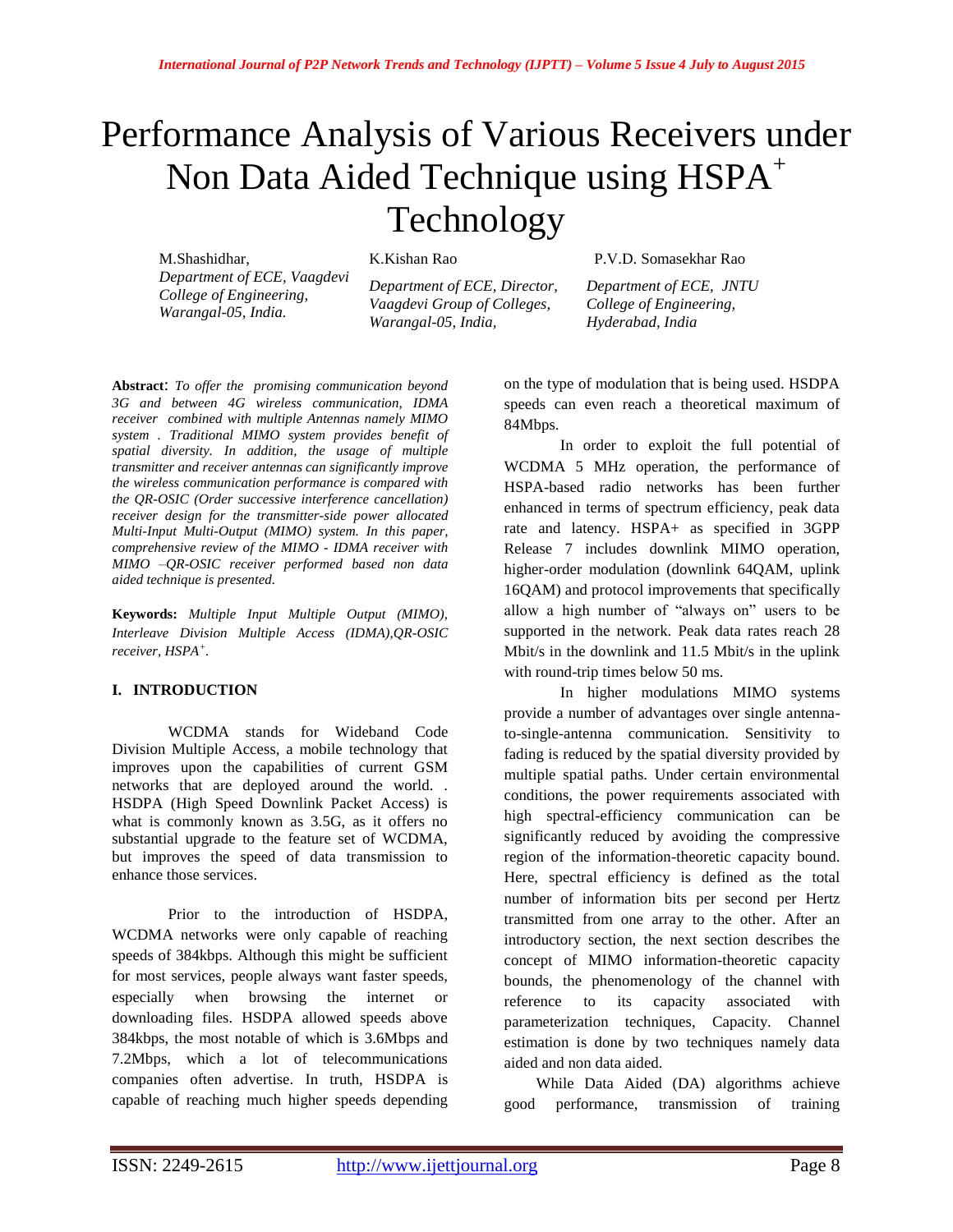sequences contributes to overheads and reduces overall data rate. Further, the receiver needs to know the starting point of the training sequences and hence frame synchronization is required even before symbol timing can be estimated, thus further complicating the receiver. Non Data Aided (NDA) algorithms work by extracting the timing estimate from the received signal without using any training sequence.

Since NDA methods usually make use of second order statistics, they require longer observation lengths and are computationally intensive. However they provide several benefits as the data rate is not compromised and the need for frame synchronization at the physical layer is obviated. Further, if the receiver is resourceful (e.g. a base station), NDA methods allow us to trade-off receiver complexity with the performance of estimator simply by changing the observation length and without compromising data rate, unlike DA estimators. In section II describes IDMA receiver Performance in comparison with QR-OSIC receiver implementing with 2\*2 MIMO system. Whereas section III describes the simulation results.

# **II. SYSTEM MODEL**

# **A. MIMO IDMA RECEIVER STRUCTRURE**

MIMO technology is implemented by IDMA process in which transmitter and (iterative) receiver structures are shown in below figure Since interleaving is the only mechanism for user separation here, it is referred to as interleave-division multiple-access (IDMA)]. The upper part of Fig.1 shows the transmitter structure of an IDMA system with K simultaneous users.

The input data sequence d*k* of user-k is encoded based on a low-rate code C. The coded sequence is then interleaved by a chip-level interleaver  $\lfloor k$ , producing  $x k$   $\lceil x k(l), ..., x k(l), ...,$  $xk(J)/T$ . The key principle of IDMA is that the interleavers { \_k} should be different for different users. It is assumed that the interleavers are generated independently and randomly. These interleavers disperse the coded sequences so that the adjacent chips are approximately uncorrelated, which facilitates the simple chip-by-chip detection scheme. Assume quasi-static single-path channels.

After chip matched filtering, the received signal from K users can be written as where hk is the channel coefficient for user-k and  $\{n(j)\}\$ are samples of an AWGN with variance  $2 = N0/2$ . Here the channel coefficients {hk} are known a priori at the receiver side.



*Fig1: System Model MIMO IDMA Receiver structure*

*Receiver Structure:* The receiver operation is still based on two constraints: (i) the constraint of the FEC code *C* and (ii) the constraint due to the superposition of the transmitted chips. The adopted sub-optimal receiver structure, as illustrated in Fig.2. Without signature sequences, he processing related to the second constraint becomes very simple. The chiplevel interleavers {\_ *k*} allow us to adopt a chip-bychip estimation technique, as detailed below. The receiver in Fig.2 consists of an elementary signal estimator (ESE) and *K* single-user *a posteriori*  probability (APP) decoders (DECs). For simplicity, we first consider higher modulation signaling,, and real channel coefficients. ESE is used (after deinterleaving) as the *a priori* information in the DECs, and vice versa.

Denote by  $e(x(j))$  *k* the extrinsic information about  $xk(i)$  [. It is further distinguished by subscripts, i.e., *eESE*(*xk* ( *j*)) and *eDEC*(*xk* ( *j*)) , depending on whether it is generated by the ESE or DECs. During the turbo-type iterative process, the extrinsic information generated by the ESE is used (after deinterleaving) as the *a priori* information in the DECs,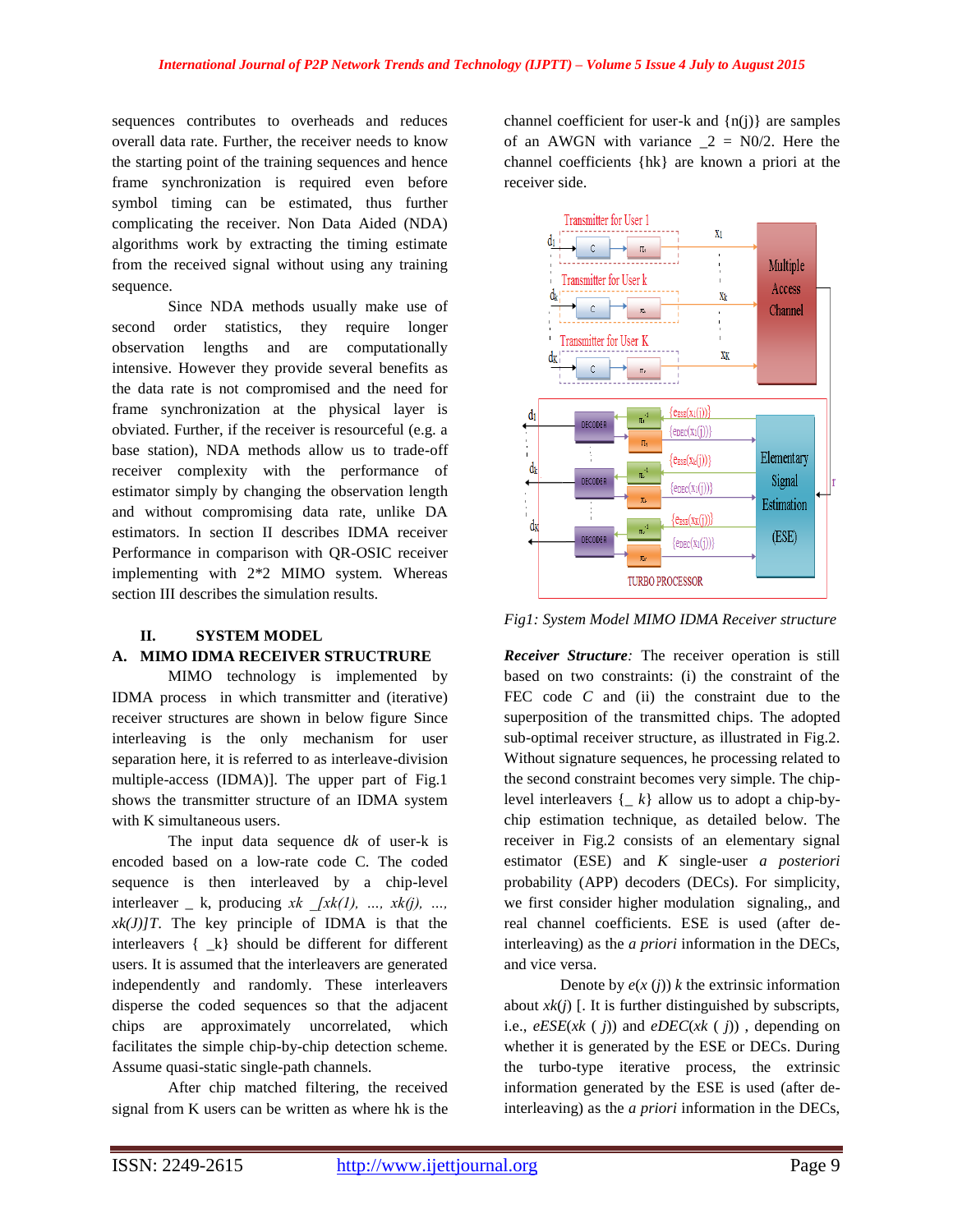and vice versa.In the simulation result for two transmitters and receivers BER is converged at SNR value of 7db and BER is  $10^{-3}$ .

## **B. MIMO QR-OSIC RECEIVER**



*Fig 2MIMO Transmission with QR-OSIC*

In MIMO system with  $M_t$  transmit antennas and  $N_r$  receive antennas with existing channel condition based on fading. MIMO channel with flat folding can be expanded by  $M_t x N_r$  matrix H with  $h_{ii}$ which indicates channel gain of transmit antenna and receive antennas for i & j variables. If received signal vector represented by  $Z=[z_1, z_2, ..., z_{Mr}]^T$  of  $M_rx1$  is shown as  $Z = \frac{B_s}{M}$  $\frac{b_s}{M_t}$  HKW + r detector For transmitted antenna signal vector is  $W=[w_1, w_2, ..., w_M]$ <sup>T</sup> which shows  $M_t x1$  dimensional vector for signal. For  $M_r$  dimensional noise vector with element is  $V=[v_1,v_2,...,v_{Mr}]^T$  consists of elements with variance of  $\sigma_x^2$  having complex zero mean Gaussian distribution. The total transmitted signal energy is represented as  $B_s$  for transmit antenna M<sub>t</sub> and K= $\sqrt{M_t}$  diag(k1,k2….k<sub>Mt</sub>) denotes precoding matrix of individual power allocation powers of k1,k2….. For MMSE QR detector signal model can be expressed as  $(M_t+M_r)xM_t$  augmented channel matrix  $\hat{H}$  and  $(M_t+M_r)x1$  extended receive vector **Z.** and for zero matrix  $o_{nt}$ , 1 is shown as  $M_t x1$ can be written as

$$
\widetilde{H} = \begin{bmatrix} H \\ \sigma_n I_{Mt} \end{bmatrix} Q^{\prime} R^{\prime} \text{ and } \widetilde{Z} = \begin{bmatrix} Z \\ o_{nt}, 1 \end{bmatrix}
$$

SNR can be determined by upper triangular matrix T' which is shown differently and represented by detecting order.

For  $k<sup>th</sup>$  data stream post detector SNR is

$$
p_j = \frac{B_s}{\sigma_r^2} k_j^2 \overline{T_{j,j-1}}^2 \quad k = 1, 2, \dots, Mt
$$

BER minimized allocation of power transmitter can be performed using  $Q_R$  decomposition based on OSIC detection by the given architecture.

The transmission power  $K_j$  is allotted to each data stream based on feedback in transmitter of diagonal elements  $\overline{T_{jj}}$  by using diagonal power allocation matrix independently encoded symbols are precoded and passed from  $M_t$  data stream. The operation of QR-OSIC recover in which transmit symbols are detected sequentially by following designated direction order.



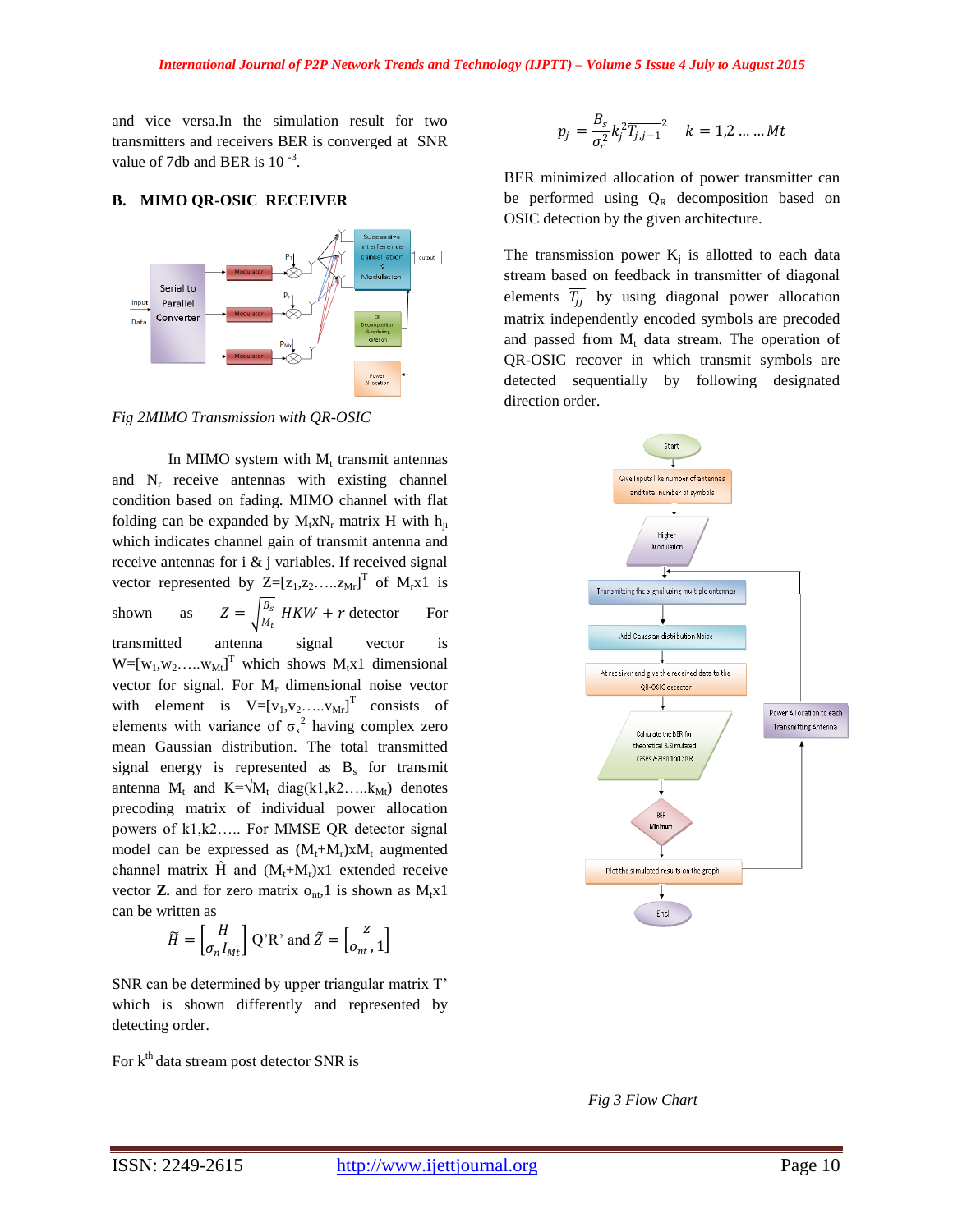# **MMSE Detector**

The MMSE detector minimizes the mean squared error (MSE) between the actually transmitted symbols and the output of the linear detector and leads to the filter matrix

$$
G_{MMSE} = (H^H H + \sigma_n^2 I_{N_t})^{-1} H^H
$$

The resulting filter output is given by  
\n
$$
\tilde{S}_{MMSE} = G_{MMSE} y = \left(H^H H - \sigma_n^2 I_{N_t}\right)^{-1} H^H y
$$

The estimation errors of the different layers correspond to the main diagonal elements of the error covariance matrix

natrix  
\n
$$
\phi_{MMSE} = E \left\{ \left( \tilde{S}_{MMSE} - S \right) \left( \tilde{S}_{MMSE} - S \right)^H \right\}
$$
\n
$$
= \sigma_n^2 (H^H H + \sigma_n^2 I_{N_t})^{-1}
$$

With the definition of a an ( $N_r + N_t$ )  $X_{t}$  augmented channel matrix, an  $(N_r + N_t)$  X 1 extended receive vector  $\overline{y}$  and an N<sub>t</sub> X 1 zero matrix

 $0_{N_t,1}$  can be written as

can be written as  
\n
$$
\overline{H} = \begin{bmatrix} H \\ \sigma_n I_{N_t} \end{bmatrix} \rightarrow ordering \ \overline{QR} \ and \ \overline{y} = \begin{bmatrix} y \\ 0_{N_t,1} \end{bmatrix}
$$

the output of the MMSE filter now can be rewritten as

$$
\widetilde{S}_{MMSE} = (H^H H)^{-1} \overline{H}^H \overline{y} = \overline{H}^+ \overline{y}
$$

Furthermore, the error covariance matrix becomes

$$
\phi_{MMSE} = \sigma_n^2 (\overline{H}^H \overline{H})^{-1} = \sigma_n^2 \overline{H}^+ \overline{H}^+
$$

Comparing last two equations to the corresponding expression for linear zero-forcing detector in previous topic, the only difference is that the channel matrix **H** has been replaced by  $H$ . This observation is extremely important for incorporating the MMSE criterion into the SQRD based detection algorithm.

## **Precoding For Ordinary Detector**

## **MMSE QR DETECTION**

By seeing the equation of post detection SNR channel gains are effected by error rate and power allocation of transmitter. The ordering strategy is derived based on the

properties of Q-function and ordering results. The precoding based on QR-OSIC receiver are explained in the next section.

In order to extend the QR based detection with respect to the MMSE criterion, we can apply the similarity of ZF and MMSE detection noted in previous Section. We introduce the QR

decomposition of the extended channel matrix  
\n
$$
\overline{H} = \begin{bmatrix} H \\ \sigma_n I_{N_t} \end{bmatrix} = \overline{Q}\overline{R} = \begin{bmatrix} Q_1 \\ Q_2 \end{bmatrix} \overline{R} = \begin{bmatrix} Q_1 \overline{R} \\ Q_2 \overline{R} \end{bmatrix}
$$

where the  $(N_r + N_t) X N_t$  matrix Q with orthogonal columns was partitioned into the an  $N_r$  $XN_t$  matrix  $Q_1$  and the  $N_t$  XN<sub>t</sub> matrix .  $Q_2$ Obviously,

$$
\overline{Q}^H \overline{H} = Q_1^H + \sigma_n^2 Q_2^H = \overline{R}
$$

holds and from the relation  $\sigma_n I_{N_t} = Q_2 \overline{R}$  it follows that

$$
\overline{R}^{-1} = \frac{1}{\sigma_n} Q_2
$$

i.e. the inverse  $\bar{R}^{-1}$  is a by-product of the QR decomposition and  $Q_2$  is an upper triangular matrix. This relation will be useful for the post-sorting algorithm Using above equations, the filtered receive vector becomes

$$
\tilde{S} = \overline{Q}^H \overline{y} = Q_1^H y = \overline{R}S - \sigma_n Q_2^H S + Q_1^H
$$

The second term on the right hand side of above equation including the lower triangular matrix  $Q_2^H$  constitutes the remaining interference that cannot be removed by the successive interference cancellation procedure. This points out the trade-off between noise amplification and interference suppression.

The optimum detection sequence now maximizes the signal-to-interference-and-noise ratio (SINR) for each layer, leading to minimal estimation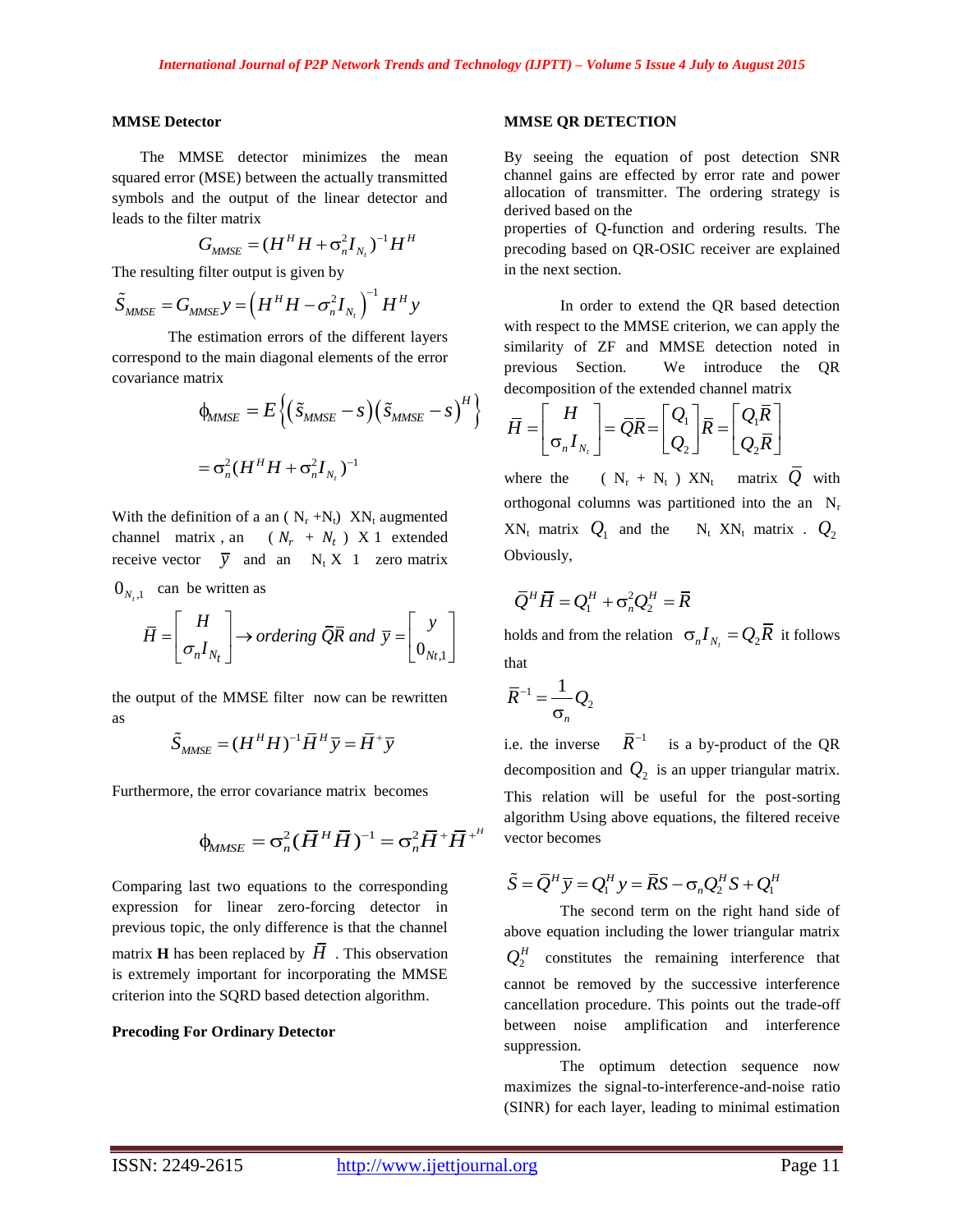error for the corresponding detection step. The estimation errors of the different layers in the first detection step correspond to the diagonal elements of the error covariance matrix

$$
\Phi = \sigma_n^2 (\overline{H}^H \overline{H})^{-1} = \sigma_n^2 \overline{R}^{-1} \overline{R}^{-H}
$$

The estimation error after perfect interference cancellation is given by  $\sigma_X^2/|\overline{r_{k,k}}|^2$ . Thus, it is again optimal to choose the *MMSE-BLAST algorithm.*

#### *Explanation of BER Performance:*

The average BER minimization for a power allocation scheme under a channel matrix related to QR decomposition. In data stream no error propagation, successive cancellation is proposed. In higher modulation allocation of power is expressed in terms as

Minimize 
$$
\frac{1}{M_t} \sum_{j=1}^{M_t} R(\sqrt{2r_t}k_j \text{Ti})^{\prime}
$$
  
\n
$$
\approx \frac{1}{M_t} \sum_{k=1}^{M_t} R(\sqrt{2\rho_k})
$$
\n
$$
s. t = \sum_{j=1}^{M} k_j^2 = 1
$$
\n
$$
\overline{T_{jj}} \ge 0 \qquad j \in (1, 2 \dots \dots M_t)
$$
\nWhere  $R(w) = \frac{1}{\sqrt{2\pi}} \int_{w}^{\infty} e^{-t^2} dt$  and  $r_t = \sqrt{\frac{1}{\sqrt{2\pi}} \int_{w}^{\infty} e^{-t^2} dt$ 

If  $\overline{T_{ij}} \ge 0$  it is obtained from the j<sup>th</sup> column of the channel matrix which is any meam**.** By taking specific constant with cancellation the average BER of idle power allocation can be estimated. By taking the channel gain  $\overline{T_{ij}}$  and allocating power  $K_j$  post detector SNR  $P_k$  and BER is derived from eq4. The BER minimized br QROSIC receiver due to convexity property of Q function. By detection ordering of the QR-OSIC all diagonal elements of the matrix T' are equal to their average

$$
\mu = \sqrt[M_t]{\text{det}(\overline{\mathbb{R}T})} = \sqrt[M_t]{\prod_{j=1}^{M_k} \overline{T_{jj}}}
$$

When  $K_i$  and  $T_{ij}$ ' variables makes product at the transmitter for them power allocation is same for all data stream. By several spatial temporal properties the real MIMO channel is characterized with respect to following conditions. By optimality condition it is not practical. If different detecting order is taken into consideration that reflects to  $T_{ij}$ ' due to its T<j will be differently **any**. The improved BER is obtained by proposed algorithm determines an optimized detection sequence with a single sorted QR performance can be accurate depending on PA scheme with estimation detection order strategy.

When two variables  $k_i$  and  $T_{ij}$  produced is maximized by simplifying due to that average BER is minimized.

$$
k_j \overline{T_{11}}
$$
  

$$
k_1 \overline{T_{11}} = k_2 \overline{T_{22}} = k_{Mt} \overline{T_{Mt \; Mt}}
$$
  

$$
\sum_{j=1}^{Mt} k_j^2 = 1 \quad 0 < k_j < 1
$$

From the properties taking into consideration

$$
K_{1}\overline{T_{1,1}} = K_{2}\overline{T_{2,2}}
$$
  
= $\sqrt{1 - k_{1}^{2}} \det[\overline{q}]_{T_{1}}^{T}$   
 $k_{1}^{2} = det^{2}(\frac{\tau}{T_{11}^{4}}) + det^{2}(\overline{T})$  and  
Max  $K_{1}\overline{T_{1,1}} = max K_{1}^{2}\overline{T_{1,1}}^{2}$ .

The two transmit antennas problem can be written as

Maximize 
$$
\frac{\overline{T_{1,1}}^2 \cdot \det^2(T)}{\overline{T_{1,1}}^4 \cdot \det^2(T)} = \Phi(\overline{T_{1,1}})
$$
 Such that  $K_1 \overline{T_{1,1}} = K_2 \overline{T_{2,2}}$ ,  $R_1^2 + k_2^2$ .

If differential calculus is applied to  $\Phi(\overline{T_{1,1}})$ 

$$
2\overline{T_{11}}\left(\overline{T_{11}}^4 - \det(\overline{T})\right) = 0
$$

$$
\overline{T_{11}} = \sqrt{\det(\overline{P})} = \mu
$$

If  $K^2$   $T_{ij}$ '  $\alpha$   $\rho_j$  then  $T_{ij}$ ' approaches to  $\mu$  is in increasing.

 $B_{S}$  $\sigma_r^2$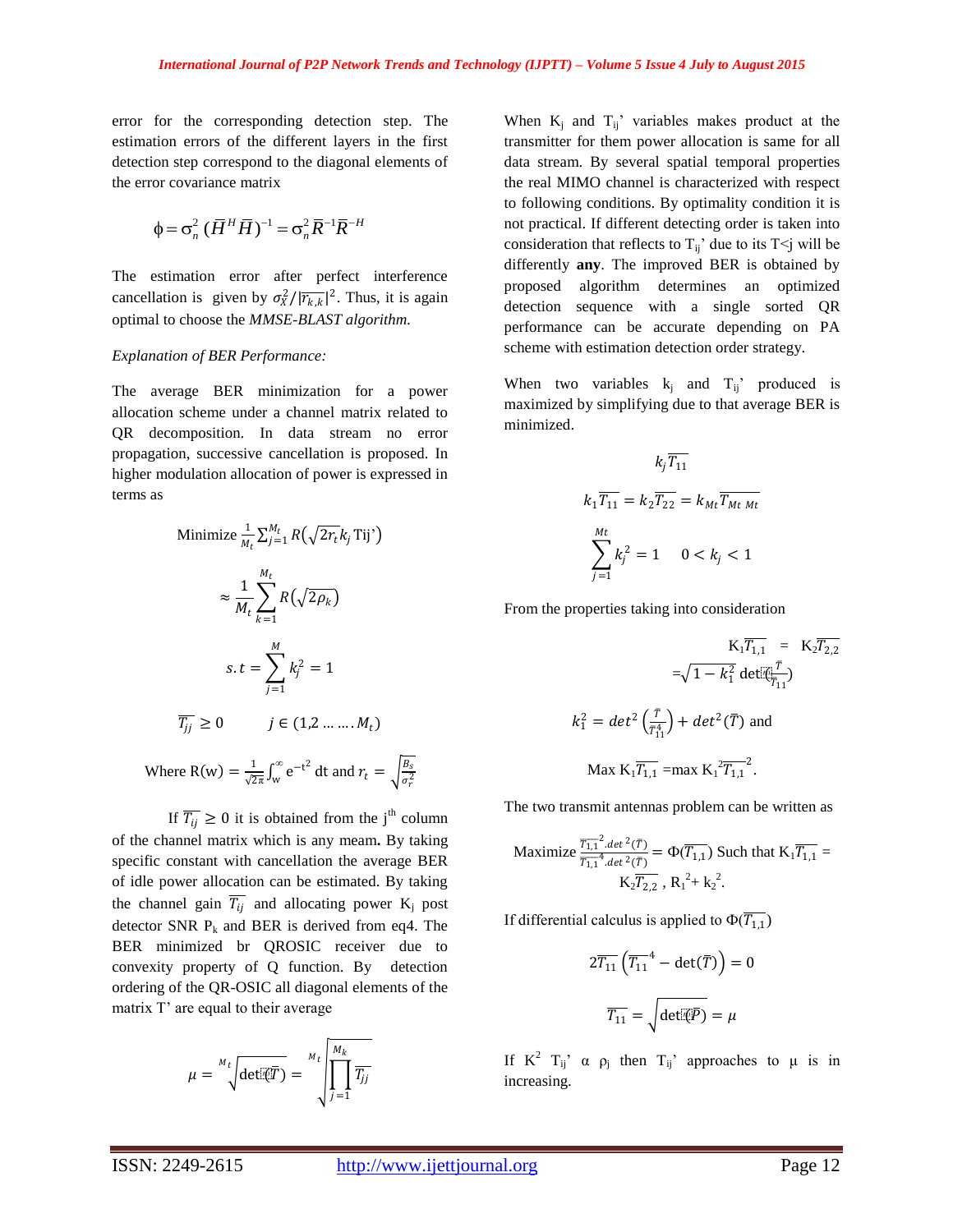Higher post detection SNR can be accurate when  $\overline{T_{ij}}$ converge to μ delivers the ordering strategy. Let us extend the system with  $M_t$  antennas. A fixed ordering algorithm has been trying to establish to satisfy the desired strategy. The channel gain can be minimized by  $|\overline{T_{qq}} - \mu|$  for all j.

$$
j_p = \arg\frac{min}{q} \left| \overline{T_{qq}} - \mu \right|
$$

Higher post detection SNR can be accurate when  $\overline{T_{ij}}$ converge to μ delivers the ordering strategy. Let us extend the system with  $M_t$  antennas. A fixed ordering algorithm has been trying to establish to satisfy the desired strategy. The channel gain can be minimized by  $|\overline{T_{qq}} - \mu|$  for all j.

$$
j_p = \arg\frac{min}{q} |\overline{T_{qq}} - \mu|
$$
  
Qe{j<sub>1</sub>,..., j<sub>p-1</sub>} =  $\mu = \sqrt[M]{\text{det}(\overline{q}\overline{T})}$ 

Transmit elements are rearranged as its subscript implies the reverse order in which the elements are to be detected. Then permutated sequence of them is given by order  $\{j_1, \ldots, j_m\}$ . The robust convergence can be achieved by employing adaptive criterion for modified algorithm. If  $m<sub>t</sub>=3$  system by taking into consideration of selecting an element  $-1$  as j<sub>1</sub>.the result will be different in  $\overline{T_{11}}$  if element 2 & 3 are selected. When value of j2, j3 are decided it effects the remaining sets. Channel gains are calculated as

$$
\mu = \sqrt[M_t]{\prod_{j_p=1}^{M_t} \overline{T_{pl-pl}}}
$$

From the previously determined channel gains adaptive ordering design is proposed by which controlling of the weights are done by renewing the thresholds. In fixed method different variables threshold are substituted then it is defined as

$$
j_1 = \arg\frac{m\nu}{q} |\overline{T_{qq}} - \mu_p|
$$

$$
\mu_p = \mu = \mu_{p+1} = \frac{M_t - p + 1}{M_t - p} \sqrt{\frac{\mu_p}{\overline{T_{pp}}}\frac{N}{FP} + 1}
$$

للعالب

From above equations  $\mu_{\text{p}}$  denote the threshold for  $j_{\text{p}}$ .

The decided gains which are already decided are extracted by reducing size of fixed ordering process. By this adaptive ordering algorithm can be considered.

The channel gain is enabled by adaptive ordering algorithm which is adjusted by  $\mu_p+1$  on the opposite sides if  $T_{jj}$ '- $\mu$  is distributes to one side serially.

Due to converge of  $μ$  is done for more channel gains.

The efficiency of QR-OSIC receiver is complexity of **computations** will be reduced.

Total number of assition and multiplications in B-OSIC detector are  $(43/1)M_t^4 + (22/3)M_t^3 + O(M_t^2)$  and  $(43/12)M_t^4 + (20/3)M_t^3 + O(M_t)^2$ .

By using QR factorization is OSIC receiver total number of additions and multiplications.

 $(2/3)M_t^3 + 7M_t^2M_r + 2 M_r^2M_t + O(M_t^2)$  when  $M_t = M_r$  the number of multiplications and additions are given with the complex floating point operations

 $(43/6)M_t^4 + 14M_t^3 + O(M_t)^2$  for B-OSIC and

 $(29/3)M_t^3 + O(M_t)^2$  for QR-OSIC.

#### **III. SIMULATION RESULTS**

We consider a MIMO system with, 2X2 transmit/receive antenna configurations and higher modulation. The effects of error propagation are not ignored, and simulations are used to obtain the actual performance. For each of the MIMO systems and for a specific value of SNR, a quasi-static channel is assumed for the performance evaluation, for which the channel gain is constant over a frame and changed independently from frame to frame. To concentrate our point on comparing ordering algorithms, we postulate the perfect channel estimation at the receiver and error-free PA information at the transmitter.